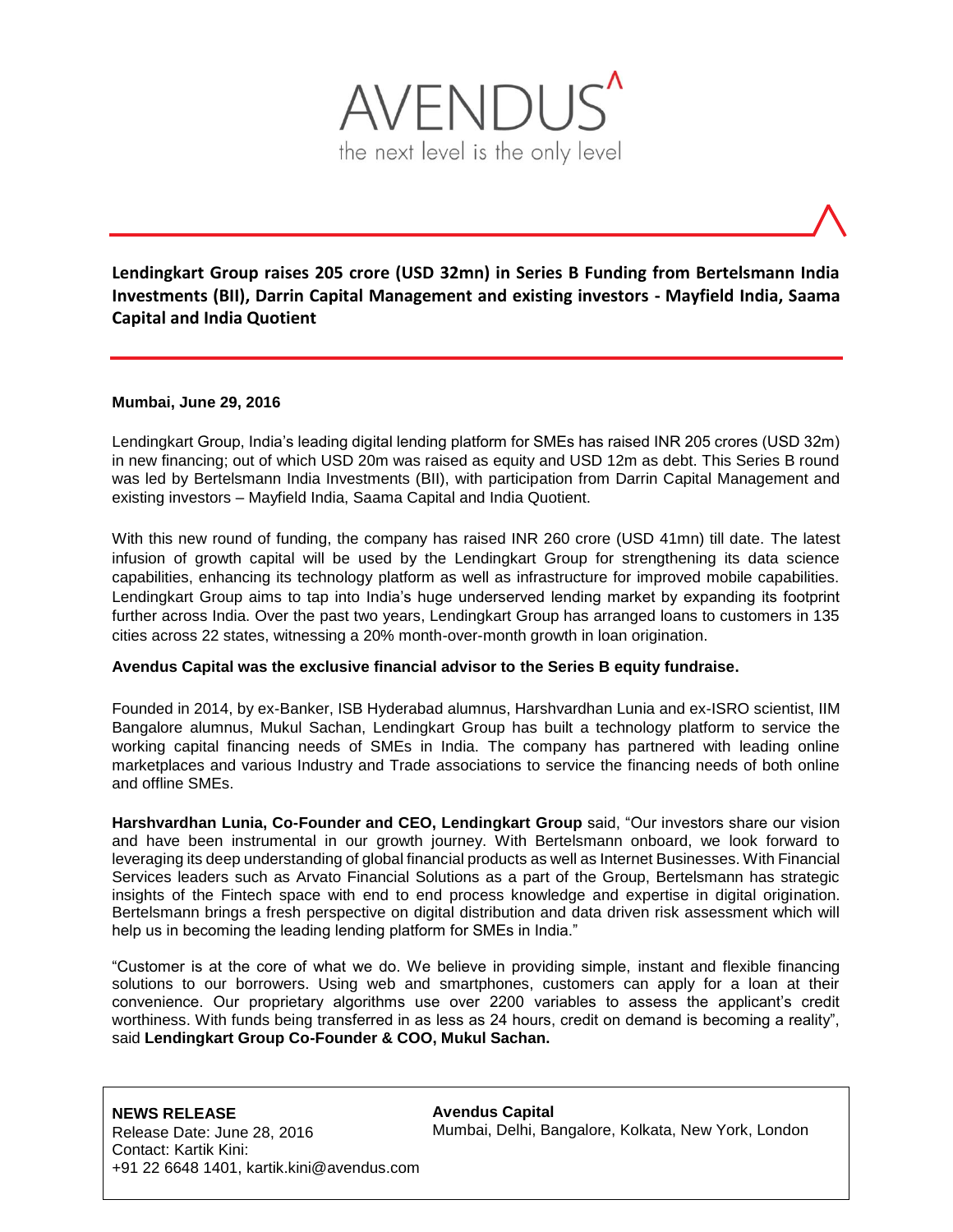

**Bertelsmann Indian Investments, Managing Director, Pankaj Makkar said,** "We are excited to partner with Lendingkart Group to build the next generation lending company in India and we believe lending is a large market which will see a lot of innovation. Lendingkart is a strong example of such innovation where technology and data can provide monetary access to the remote corners of India"

"Lendingkart Group has been very successful in proving that the underbanked SME space is as credit worthy as the over banked enterprise space." **Mayfield Managing Partner, Vikram Godse** said.

**Ash Lilani, Managing Partner, Saama Capital** said, "We have been investors in Lendingkart Group since the seed round and have been extremely pleased at the pace of growth and how quickly it has established itself as the leader in B2B lending to SMEs. The fact that it is one of the few companies that leverages technology to be the true driver for its business has us very excited about the scale and efficiency as it goes to the next phase of growth."

# **About Lendingkart Group**

Lendingkart is a fin-tech startup in the online lending space. Lendingkart has developed technology tools based on big data analytics that facilitates lenders to evaluate borrower's credit worthiness. Lendingkart Group aims to make working capital finance available at the fingertips to SMEs, so that they can focus on business instead of worrying about the gaps in their cash-flows.

To know more, please visit: [www.lendingkart.com](http://www.lendingkart.com/)

# **About Bertelsmann India Investments**

Bertelsmann India Investments (BII) is the strategic investment arm of Bertelsmann SE & Co. KGaA in India. It focuses on series B and C investments in the digital, education, media and services sectors. BII invests in pioneering companies developing new technologies, business models and visions of the future.

# **About Saama Capital**

Saama Capital is an India focused venture capital firm, which has been investing in Indian companies since 2006, following a collaborative partner driven approach with diversification across stage and sector. Saama invests across a broad range of tech and non-tech sectors with focus on early stage and growth stage investments.

# **About Mayfield India**

Mayfield India is the investment arm of Mayfield Fund in India. If follows an early stage venture capital investment in India focusing on consumer & business sectors across non-tech, tech-enabled and technology sectors.

# **About India Quotient**

India Quotient is an early stage investment fund. It focusses on investments in the education, food and travel, mobile, fashion, lifestyle and consumer finance sectors. It focusses on investing at seed stage.

# **About Avendus Capital Pvt. Ltd. ("Avendus Capital")**

The Avendus Group (Avendus) is a leading provider of financial services with an emphasis on customized solutions in the areas of financial advisory, capital markets, wealth management, credit solutions and alternative assets management. Avendus relies on its extensive experience, in-depth domain understanding and knowledge of the regulatory environment, to offer customized solutions that enable clients to meet their strategic aspirations. Avendus has consistently been ranked among the leading financial advisors by overall number of deals. In CY2015, the firm was amongst the top three financial